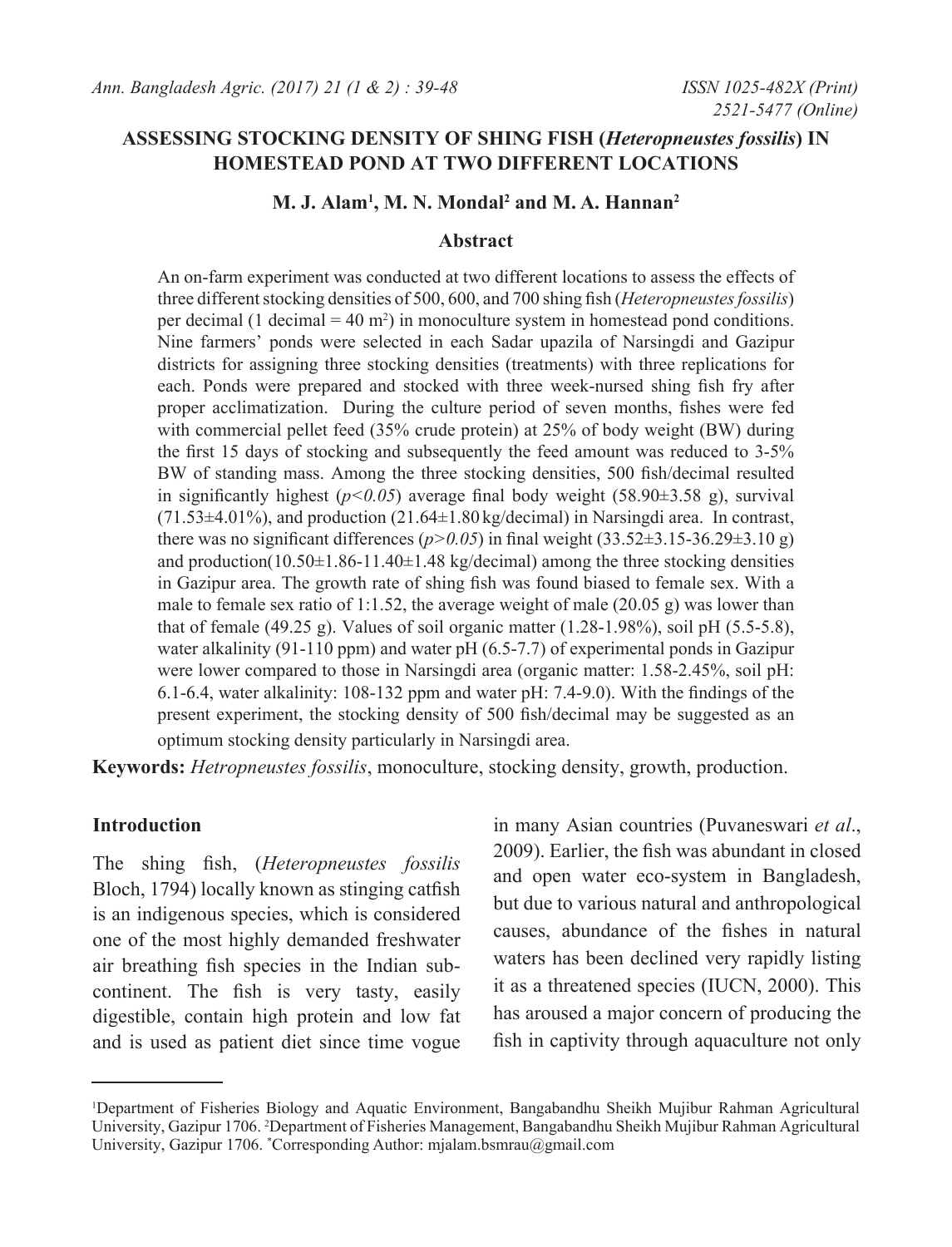for increasing its availability in market but also for conservation in nature.

With the development of captive breeding and mass seed production technology of the species (Begum *et al*., 2001), pond production of shing fish has been started in Bangladesh and progressing to an entrepreneurial-scale in recent years, but concentrating mostly to a particular region, especially in Mymenshing (DoF, 2014). This might be due to that the shing fish hatcheries are mostly located in this particular region and also the lack of awareness of farmers on appropriate grow-out technology for culturing the fish in diversified homestead pond environment in different parts of the country.

Pond culture in Bangladesh is dominated by polyculture of carps, where only 20% of rural inhabitants operate it in homestead ponds and is characterized by small-scale operations (Belton *et al*., 2011). There are numerous homestead ponds which are not utilized for carp production due to unfavorable ecological conditions, as most of the ponds are seasonal, highly fed with domestic influent and shaded by trees. The research and development question is that could the shing fish be cultured using these un- or underutilized homestead ponds? Because, the primary habitat of shing fish includes ponds, ditches, swamps, and marshes. It is hardy and utilizes atmospheric oxygen for respiration and is amenable to a high stocking rate (Kohinoor *et al*., 2012). The species has also shown diverse potential as an aquaculture candidate, with relatively similar pond management measures as that of carp culture practices (Ayyapaan, 2000; Khan *et al*., 2003). However, there is dearth of knowledge on monoculture of shing fish

in homestead seasonal ponds at different locations where carp culture appears not suitable and is not practiced as well. The present on-farm research attempt was, therefore, made to explore the possibility of monoculture of shing fish in homestead ponds at different locations and also to determine production performances at different stocking densities.

# **Materials and Methods**

### **Pond selection and preparation**

The on-farm experiment was simultaneously conducted in nine farmers' ponds at different upazilas in Narsingdi (Sadar, Shibpur and Palash) and Gazipur (Sadar) districts of Bangladesh. The average area of pond in Narsingdi was 25.6 decimal, ranging from 12 to 37 decimal, and that of pond in Gazipur was 24.5 decimal, ranging from 16 to 38 decimal. Selected ponds were either dried fully or partially, depending on the prevailing conditions. Partially dried ponds were treated with rotenone (at the rate of 25-35 g/decimal for 30 cm of water depth). After full drying or 5-7 days of rotenone application, ponds were treated with lime (at the rate of 1 kg/decimal). Ponds were refilled with water from adjacent surface or underground source and fertilized with urea (at the rate of 100 g/decimal) and TSP (50 g/decimal). The ponds were left for 5-7 days to allow stabilization of pond water's primary productivity.

# **Experimental design**

The experiment was conducted using a completely randomized block design with nine ponds at each selected research location. In each location, the experimental treatments were three different stocking densities of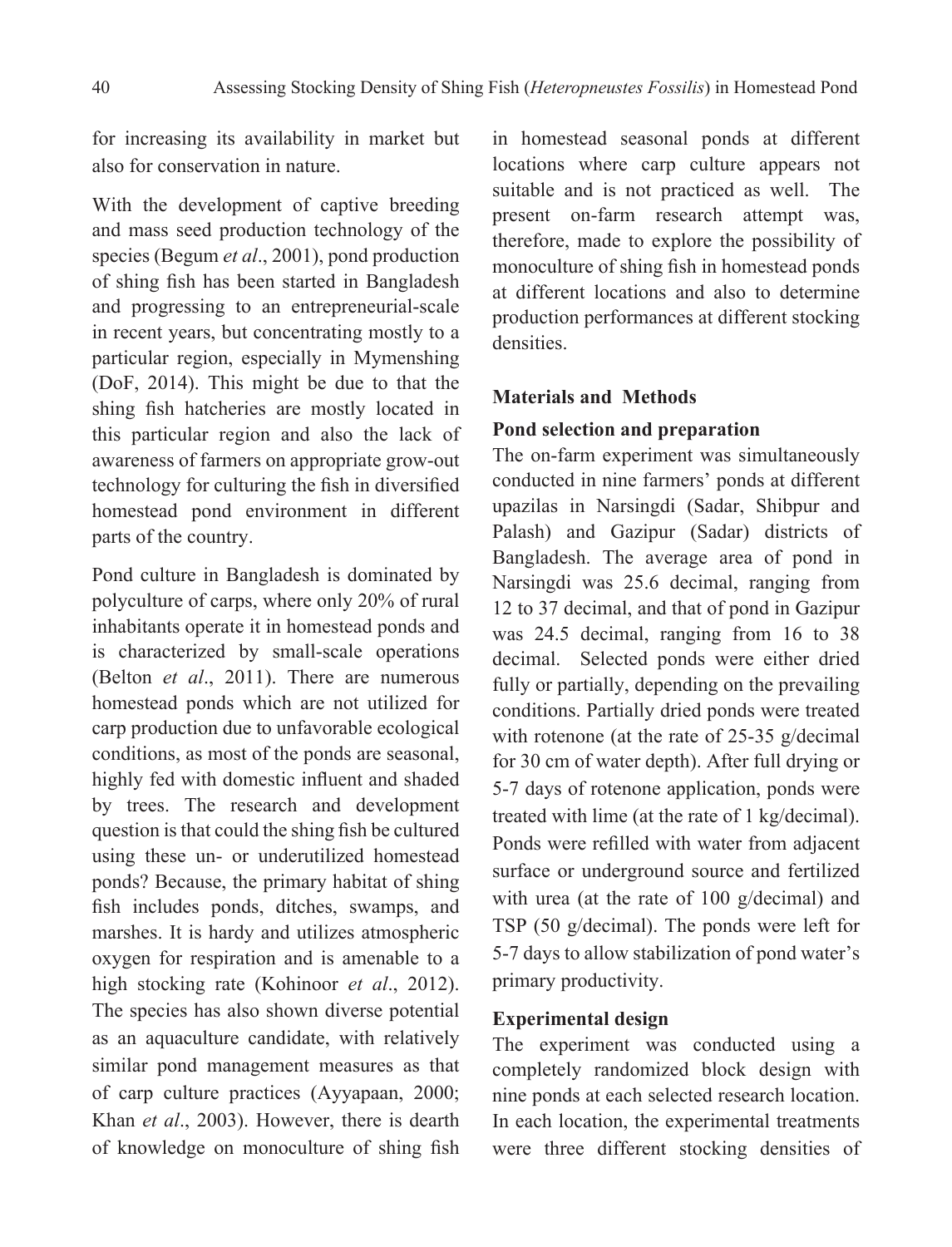500  $(T_1)$ , 600  $(T_2)$  and 700  $(T_3)$  shing fish per decimal. Each treatment had with three replications. As it was not possible to have homestead ponds of similar size, replicate ponds were assigned to each treatment so that the average pond area for all treatments could be more or less similar (Table 1).

# **Fish stocking**

Hatchery bred 3-week nursed shing fry (4-5 cm; 0.5-0.9 g) were collected and transported to pond sites using oxygenated polythene bag. Prior to release the fish into the pond, according to the experimental design (Table 1), they were acclimatized to pond water. The length (cm) and weight of fish fingerlings were measured and recorded for estimating initial stocking biomass and to adjusting initial feeding rate.

### **Post stocking management**

After stocking, fishes were fed with commercial pellet feed (35% crude protein)

at 25% of body weight (BW) during the first 15 days of stocking and subsequently the feed amount was reduced to 3-5% BW of standing mass (Table 2). The feeding was done twice daily at dawn and dusk. Water temperature (°C), pH and dissolved oxygen (DO) (mg/ L) were monitored at weekly interval using thermometer, portable DO meter (Lutron DO 5519) and pH meter (Hanna HI-8429), respectively. Water alkalinity (mg/l) and ammonia (mg/L ) were measured fortnightly using water analysis kit (HACH FF-2) at pond site. Pond soil quality, at preparation and at harvest, were analyzed using soil analysis kit (HACH NPS-1) and in Soil Science Laboratory, BSMRAU.

Fish sampling (n  $\approx$  10-25) was done at fortnightly intervals for measuring individual total length (cm) and weight (g) to assess the growth increment and adjust feeding rate. After seven months of rearing, all fishes were harvested through repeated netting followed by

|           |                              | Narsingdi                           |                       | Gazipur                  |                                  |                       |  |
|-----------|------------------------------|-------------------------------------|-----------------------|--------------------------|----------------------------------|-----------------------|--|
| Treatment | Stocking<br>rate/<br>decimal | Replicate<br>pond area<br>(decimal) | Total fish<br>stocked | Stocking<br>rate/decimal | Replicate pond<br>area (decimal) | Total fish<br>stocked |  |
|           |                              | R1:30                               |                       |                          | R1:35                            |                       |  |
|           |                              | R2:20                               |                       |                          | R2:23                            | 37,000                |  |
| $T_{1}$   | 500                          | R3:30                               | 40,000                | 500                      | R3:16                            |                       |  |
|           |                              | Av. 26.67                           |                       |                          | Av. 24.67                        |                       |  |
|           |                              | R1:20                               |                       |                          | R1:38                            |                       |  |
|           | 600                          | R2:35                               |                       |                          | R2:16                            | 43,800                |  |
| $T_{2}$   |                              | R3:23                               | 46,800                | 600                      | R3:19                            |                       |  |
|           |                              | Av. $26.00$                         |                       |                          | Av. 24.33                        |                       |  |
|           |                              | R1:30                               |                       |                          | R1:34                            |                       |  |
|           |                              | R2:37                               |                       |                          | R2:22                            |                       |  |
| $T_{3}$   | 700                          | R3:12                               | 55,300                | 700                      | R3:20                            | 53,200                |  |
|           |                              | Av. 26.33                           |                       |                          | Av. 25.33                        |                       |  |

**Table 1. Experimental design and stocking protocol in two locations** 

 $Av = Average$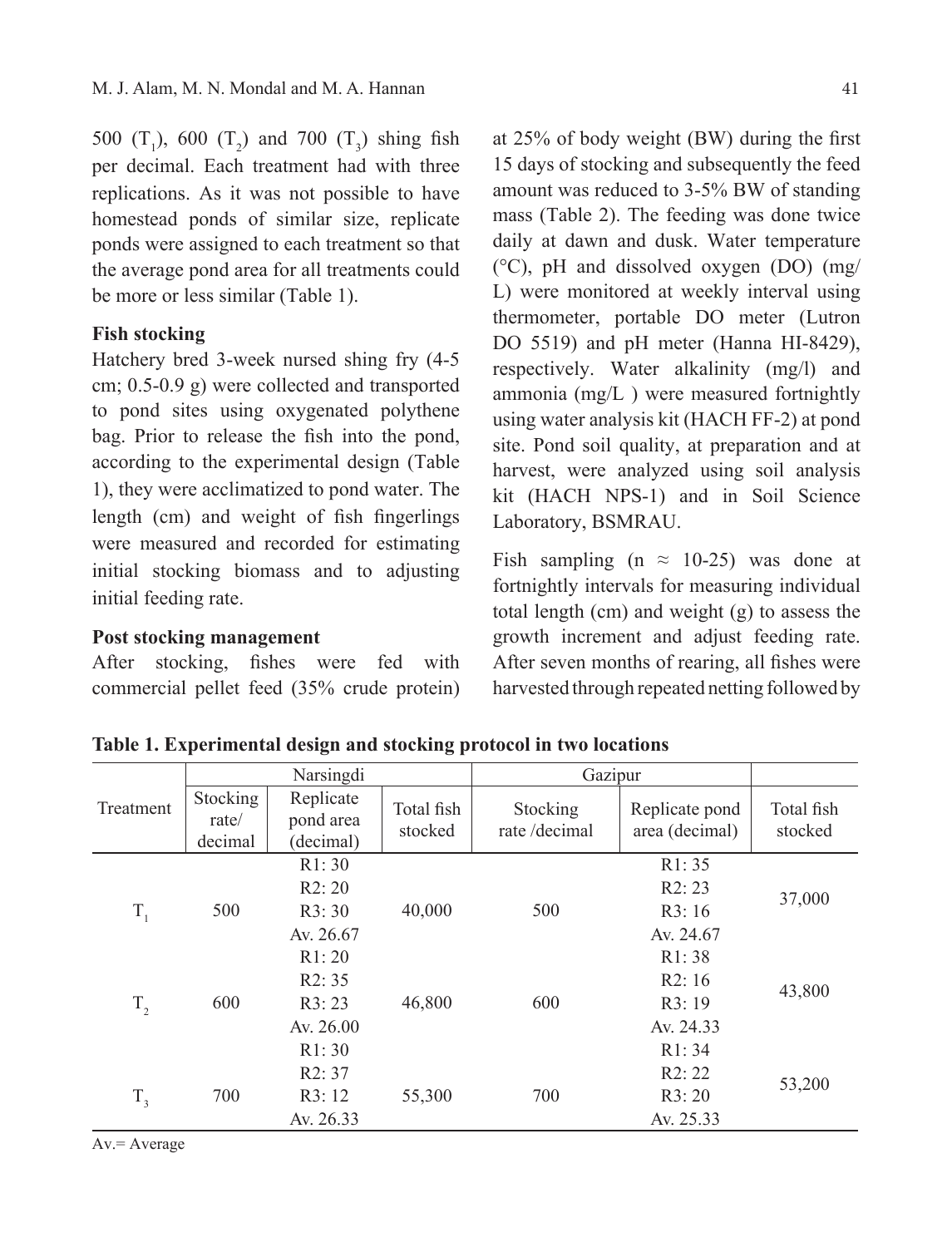| Feeding duration        | Type of feed | Feeding rate $(a)$ % body weight) |
|-------------------------|--------------|-----------------------------------|
| 1 <sup>st</sup> 15 days | Nursery-I    | 25                                |
| 2 <sup>nd</sup> 15 days | Nursery-II   | 20                                |
| $3rd 30$ days           | Starter-I    | $10 - 12$                         |
| $4h$ 30 days            | Starter-II   | $7 - 8$                           |
| $5th$ 30 days           | Starter-III  | 6                                 |
| $6th$ 30 days           | Grower       | $3 - 5$                           |

**Table 2. Supplemental feeding rate of shing fishes in different treatments**

pond drying. While total number of recovered fishes were estimated by counting fishes of 1 kg for 10 times and averaging the values. All harvested fishes were weighed for estimating total production rate. The number of male and female was also estimated through visual examination in randomly sampled (n≈100) fish at harvest.

The survival rate (SR), specific growth rate (SGR) and food conversion ratio (FCR) were determined at final harvest by using the following formula:

$$
SR = \frac{\text{Total number of fish at harvest}}{\text{Total number of stock}} \times 100
$$
\n
$$
\ln \text{final body weight(g)} - \ln \text{ initial body weight(g)}
$$
\n
$$
SGR (\% \text{ per day}) = \frac{\text{Cluster period (days)}}{\text{Cluster period (days)}}
$$

Total amount of feed fed(dry weight)<br> $FCR = \frac{1000 \text{ m/s}}{1000 \text{ m/s}}$ Total live weight of fish

All the data collected during experiment and at harvest were recorded and compiled in computer spreadsheet. Data were analyzed using the statistical packages (SPSS) for oneway ANOVA at the significance level of 0.05%.

## **Results and Discussion**

The production performance of three test stocking densities in two experimental locations is presented in Table 3 and Table 4.

In Narsingdi location, the shing fish attained significantly higher  $(p<0.05)$  average body weight of 58.90±3.58 g, with the lowest stocking of 500 fish/decimal for 210 days of culture period (Table 3). For the same culture period, the average weight of shing fish in Gazipur location varied from 33.52±3.15 g to  $36.29 \pm 3.10$  g, where the higher value was also for the lowest stocking density (500 fish/ decimal), though not significantly *(p>0.05*) different (Table 4).

In Mymensingh region, with the stocking density of 500 fish/decimal, an average weight gain in shing fish of 69.42 g has been reported (Kohinoor *et al*., 2012). This rate of weight gain was lower than that had been obtained in Narsingdi area (Table 3). This difference might be due to that the culture duration of present trial was six months and that of Kohinoor *et al*. (2012) was eight months.

However, the weight gain of shing fish in Gazipur location was considerably lower, compared to that had been obtained in Narsingdi area during the present study (Table 3) and reported in elsewhere (Khan *et al*., 2003; Kohinoor *et al*., 2012).

With the lowest stocking density, the higher weight gain of shing fish at harvest was the resultant effect of increase in growth at higher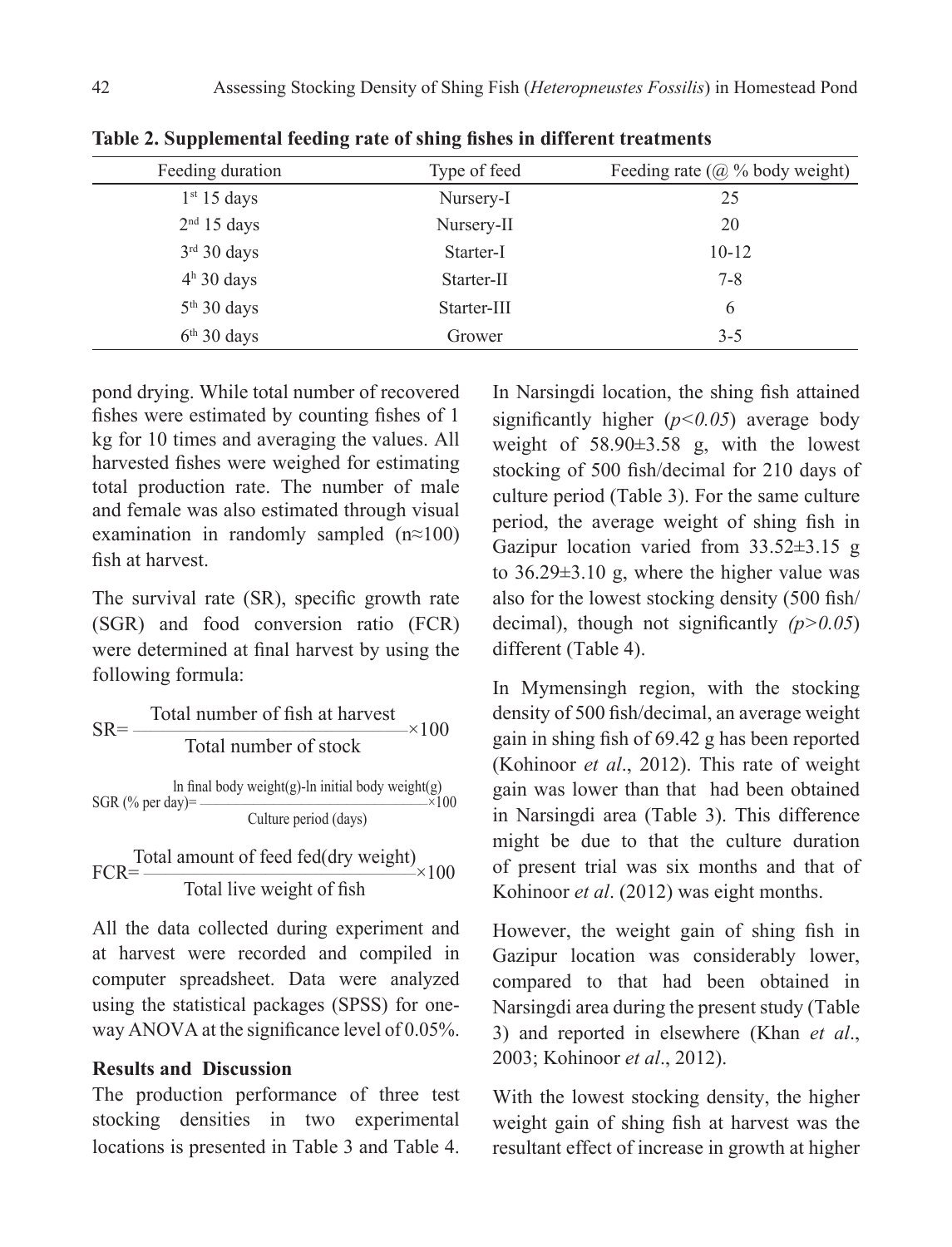rate with the progression of culture period. Though there were differences in growth gain, the increment trend in weight gain in shing fish over the culture period in both locations showed that the higher the stocking density, the lower the gain rate in weight (Fig. 1.a and Fig. 1.b. The SGR (%) value was also significantly higher with the lower stocking density (Table 3 and Table 4). Similar growth trend with different stocking densities of *H. fossilis* has been reported by other researchers (Narejo

*et al*., 2005; Khan *et al*., 2003; Kohinoor *et al*., 2012). This growth trend might be due to that the fishes with lower stocking density have lower community feelings among them that influence to consume feed properly. This phenomenon might be absent in the treatments with higher stocking densities.

Likewise the trend in weight increment, survival rate was also found to be negatively influenced by increased stocking densities

**Table 3. Values (mean±sd) of different production parameters of shing fish (***H. fossilis***) cultured at different stocking densities in Narsingdi area for 210 days of culture period** 

|                         | Treatment (stocking density)  |                               |                               |  |  |  |  |
|-------------------------|-------------------------------|-------------------------------|-------------------------------|--|--|--|--|
| Growth parameter        | $T(500/\text{decimal})$       | T <sub>2</sub> (600/decimal)  | $T2$ (700/decimal)            |  |  |  |  |
| Initial length (cm)     | $4.6 \pm 0.10$                | $4.6 \pm 0.10$                | $4.6 \pm 0.10$                |  |  |  |  |
| Final length (cm)       | $19.98 \pm 0.48$              | $17.76 \pm 0.36$              | $16.09 \pm 0.53$              |  |  |  |  |
| Initial weight $(g)$    | $0.71 \pm 0.20$               | $0.70 \pm 0.22$               | $0.72 \pm 0.23$               |  |  |  |  |
| Final weight $(g)$      | $58.90 \pm 3.58$ <sup>a</sup> | $45.06\pm5.96^{\circ}$        | $38.60\pm 6.56^{\circ}$       |  |  |  |  |
| Weight gain $(g)$       | $58.15 \pm 3.22^{\text{a}}$   | $44.36 \pm 4.21^b$            | $37.87 \pm 6.37^b$            |  |  |  |  |
| SGR $(\%)$              | $2.05 \pm 0.01$ <sup>a</sup>  | $1.92 \pm 0.05^{\rm b}$       | $1.85 \pm 0.08^b$             |  |  |  |  |
| Survival $(\% )$        | $71.53 \pm 4.01$ <sup>a</sup> | $62.34 \pm 5.08$ <sup>b</sup> | $58.67 \pm 4.07$ <sup>b</sup> |  |  |  |  |
| Production (kg/decimal) | $21.64 \pm 1.80^a$            | $16.86 \pm 1.85^b$            | $15.85 \pm 2.05^{\circ}$      |  |  |  |  |
| <b>FCR</b>              | $2.51 \pm 0.02^a$             | $2.82\pm0.06^b$               | $3.18\pm0.03b$                |  |  |  |  |

\*Data in same row with no or similar superscript letters are not significantly different (*p>0.05*)

**Table 4. Values (mean±sd) of different production parameters of shing fish (***H. fossilis***) cultured at different stocking densities in Gazipur area for 210 days of culture period**

|                         | Treatment (stocking density) |                              |                        |  |  |  |  |
|-------------------------|------------------------------|------------------------------|------------------------|--|--|--|--|
| Growth parameter        | T <sub>1</sub> (500/decimal) | T <sub>2</sub> (600/decimal) | $T1$ (700/decimal)     |  |  |  |  |
| Initial length (cm)     | $5.06 \pm 0.10$              | $4.99 \pm 0.15$              | $4.82 \pm 0.04$        |  |  |  |  |
| Final length (cm)       | $18.10 \pm 1.17$             | $17.39 \pm 1.02$             | $17.61 \pm 0.56$       |  |  |  |  |
| Initial weight $(g)$    | $1.12 \pm 0.03$              | $1.09 \pm 0.03$              | $1.10\pm0.02$          |  |  |  |  |
| Final weight $(g)$      | $36.29 \pm 3.10$             | $34.88 \pm 2.99$             | $33.52 \pm 3.15$       |  |  |  |  |
| Weight gain $(g)$       | $35.16 \pm 2.16$             | $33.76 \pm 2.92$             | $32.41 \pm 3.12$       |  |  |  |  |
| SGR $(\%)$              | $2.90 \pm 0.02$              | $2.89 \pm 0.03$              | $2.85 \pm 0.04$        |  |  |  |  |
| Survival $(\% )$        | $57.5 \pm 4.5^{\circ}$       | $50.3 \pm 3.3$ <sup>ab</sup> | $48.5 \pm 1.5^{\rm b}$ |  |  |  |  |
| Production (kg/decimal) | $10.50 \pm 1.86$             | $10.70 \pm 1.26$             | $11.40 \pm 1.48$       |  |  |  |  |
| <b>FCR</b>              | $2.98 \pm 0.02^{\text{a}}$   | $3.23 \pm 0.05^b$            | $3.88 \pm 0.02$        |  |  |  |  |

\*Data in same row with no or similar superscript letters are not significantly different (*p>0.05*)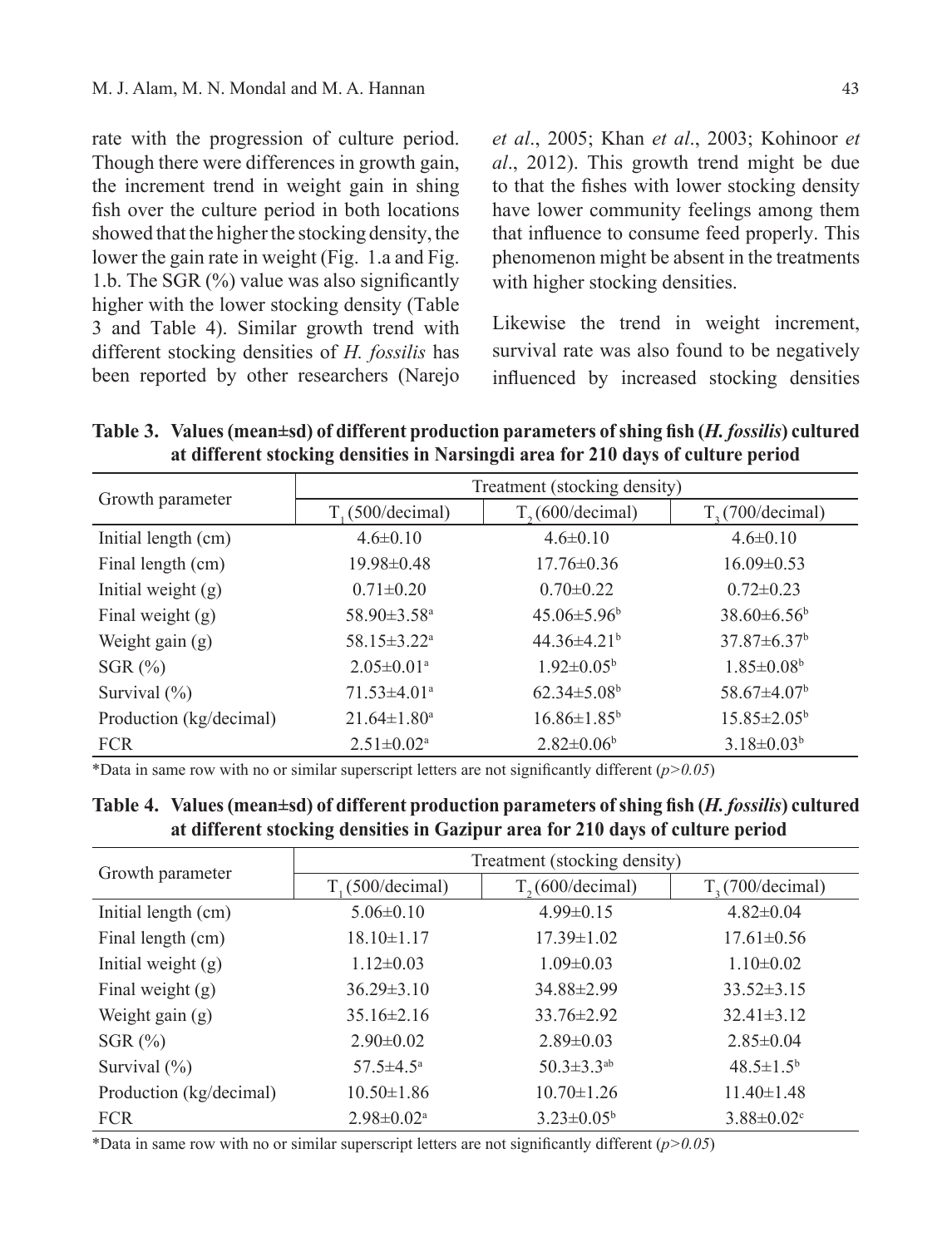

**Fig. 1. Monthly growth increment of shing fish at different stocking densities of 500 (T1), 600 (T2) and 700 (T3) per decimal in Narsingdi (a) and Gazipur (b) location.**

(Table 3 and Table 4). It might be due to high competition for food and space among the fishes at high stocking density (Narejo *et al*., 2005). In case of walking catfish (*Clarias macrocephalus*), Mollah (1985) reported that the lower density resulted in larger size and higher survival rate. While a survival rate of 98.81% has been recorded in monoculture of *H. fossilis* with the lower stocking density of 160 fish/decimal that of 75.13% has been found 400/decimal (Khan *et al*., 2003).

In both the locations, food conversion ratio (FCR) was found the lowest for  $T_1$  (2.5) at Narsingdi and 2.98 at Gazipur), where the lowest number of fry/fingerlings (500/ decimal) was reared (Table 3 and 4). This indicates that the applied feed was utilized more efficiently to gain the live weight of fish with lower stocking density. Kohinoor *et al*. (2012) reported a similar FCR of 2.78 in case of 500 fish/decimal of stocking density of shing rearing. Similar to the present observation of increased FCR with increased stocking density (Table 3 and 4), Narejo *et al*. (2005) and Kohinoor *et al*. (2012) reported an FCR of about 4.0 in shing monoculture in Mymenshing region at a stocking density of 900-1000 fish/decimal.

The production data of shing in Narsingdi (Table 3) showed that the lowest stocking density of 500 fish/decimal resulted in significantly higher  $(p<0.05)$  yield of 21.64 kg/decimal  $(5.35 \t{t/ha})$ , while that of 600 and 700 fish/decimal resulted in similar production of 16.86 and 15.85 kg/decimal, respectively . At a same period and similar stocking density, the production rate of 10.5 – 11.40 kg/decimal (2.6 – 2.8 t/ha) was obtained in Gazipur location without any significant differences (*p>0.05*) among the treatments (Table 4). These production rates are comparable to 3 t/h, which has been reported by Khan *et al*. (2003), with a stocking density of 250 shing per decimal, but quite lower than the production rate of 7.5 t/ha at the stocking density of 500 fish/decimal in Mymenshing region (Kohinoor *et al*., 2012). This higher production rate might be due to that the experimental ponds were managed at entrepreneurial level.

While growth rate is biased to either male or female, then sex ratio plays an important role in total yield. Depending on the species, females or males grow faster, and faster growth gives higher output. In the present on-farm trials, the weight of male and female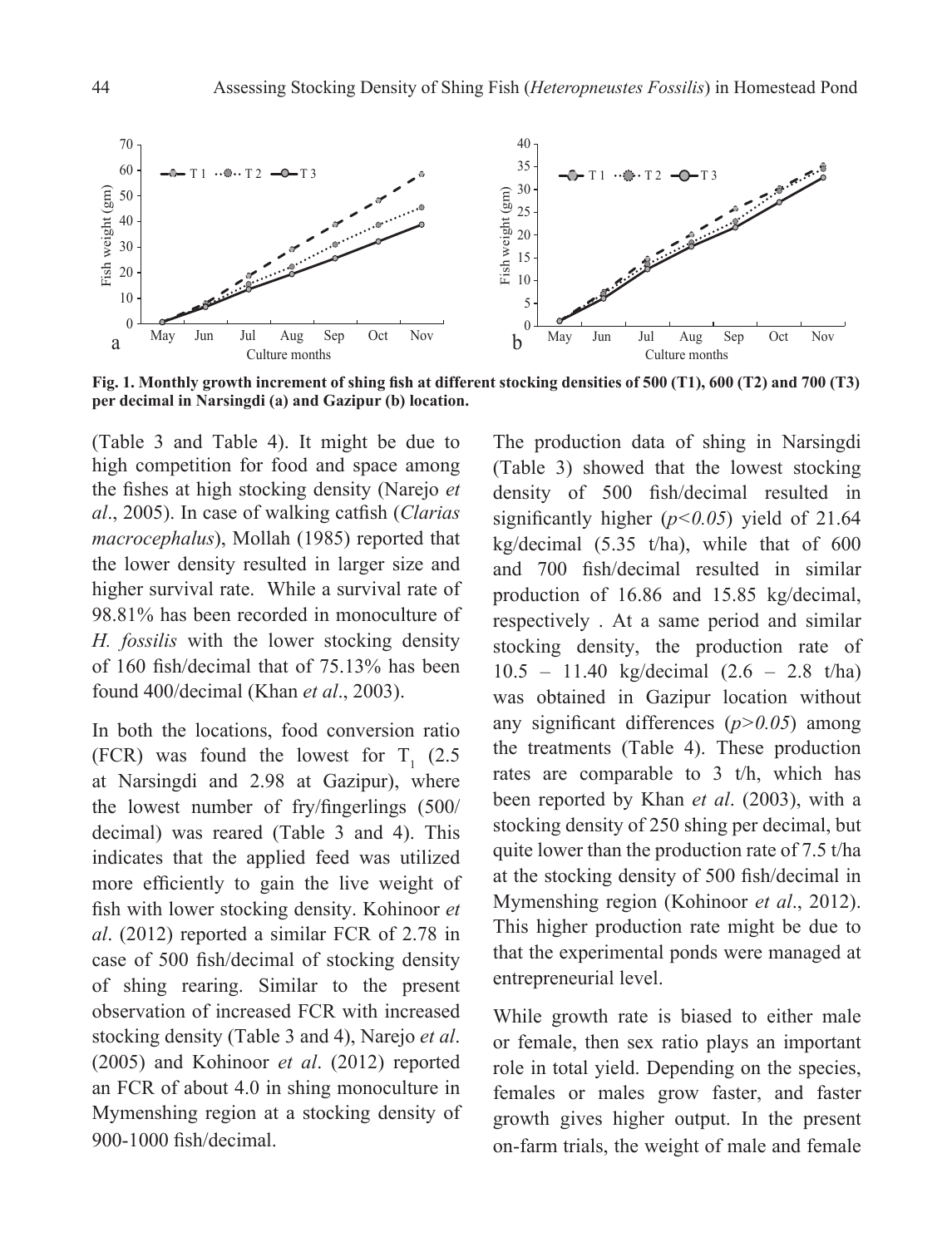fish was found to vary from 17.46 to 23.67 g and 48.57 to 51.23 g., respectively (Fig. 2). The weight of female fish, in a single batch at stocking and same culture period, was therefore recorded about 106-178% higher than that of male shing fish, indicating that the female population is one of the major factor for production rate in shing aquaculture. Sex ratio different from 1:1 are often found in fish populations both in the wild or held in captivity with sex-specific differences in size, behavior or survival (Hahlbeck, 2004). In natural and in cultured condition*, H. fossilis* is female-biased at a ratio of 2 females : 1 male (Bhatt, 1968). But in the present on-farm trials, the average sex ratio has been recorded as of 1.52 females :1 male (Fig. 3).

A comparison between the average daily weight gain (ADWG) (Figure 4) and the resultant production rate (Fig. 5) of cultured shing fish in Narsingdi and Gazipur area indicated that Narsingdi area may be comparatively suitable for shing monoculture. Though it might not

be a conclusive remark on the differences in growth and production performances of shing fish in two experimental locations, a few reasons might have resulted in the lower production in Gazipur area. At early days of culture period, all ponds in Gazipur location were affected by disease. Though fish mortality was controlled, treating the fish with *Eromycine* at the rate of 2 mg/kg of feed that might be led to low survival rate. Though not sure, antibiotic might cause also the lower growth rate, because a number of deformed fishes were recovered at harvest from the antibiotic treated ponds. However, use of any safe/recommended antibiotic, its dose in disease control and effect on growth of fish requires in-depth scientific investigation.

In addition to disease caused mortality, soil and water quality might have effects on differences in growth and production rates of shing fish between two experimental locations. Though variations in different water and soil quality parameters in experimental ponds in each location were similar and within the acceptable range for shing farming (Kohinoor



**Fig. 2. Average weight variation in male and female shing fish in experimental ponds under different stocking densities.**



**Fig. 3. Percent of male-female of shing fish in experimental ponds under different stocking densities.**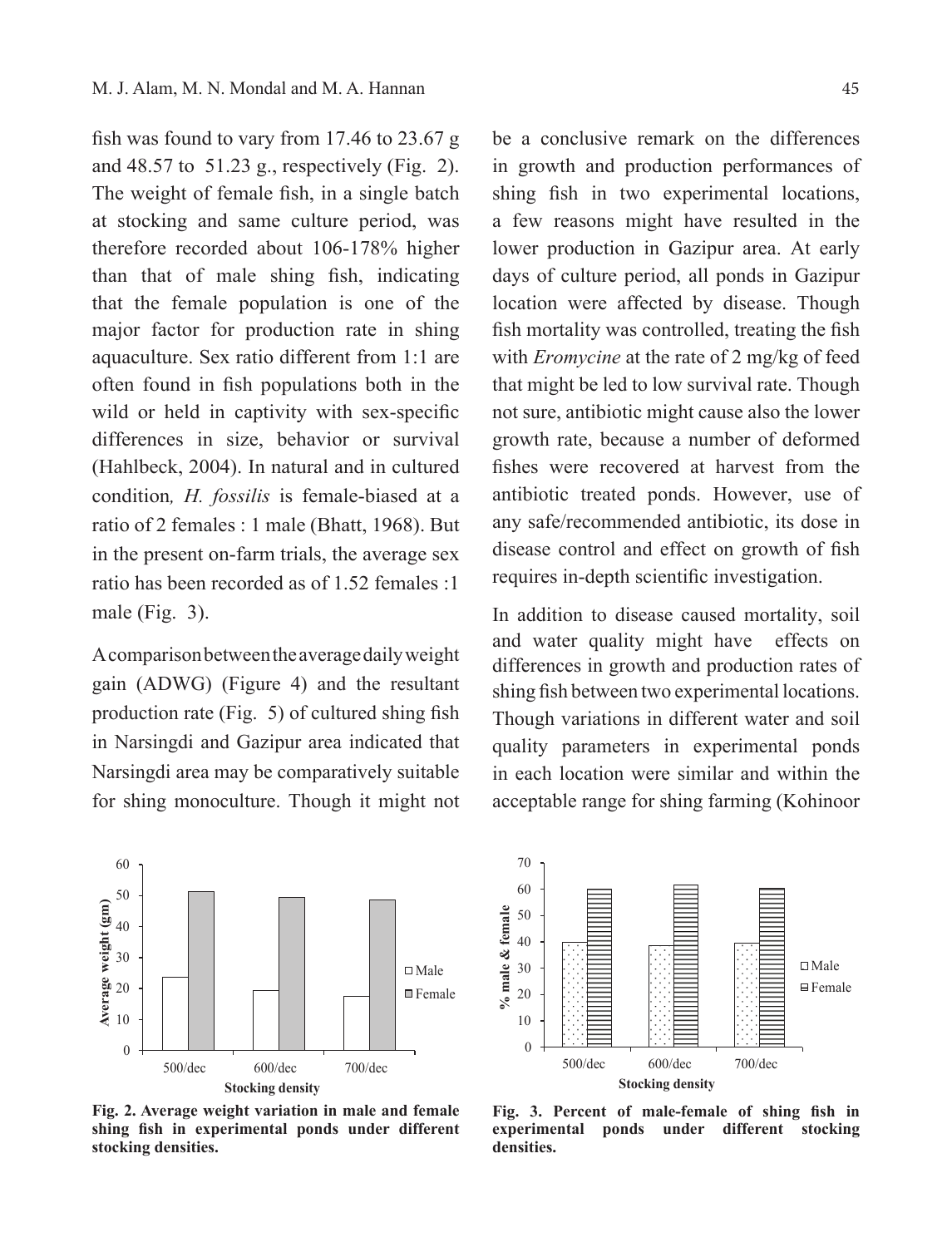

**Fig. 4. Location-wise comparison in average daily weight gain (ADWG) of shing fish in experimental ponds under different stocking densities.**

*et al*., 2012), there were differences in water alkalinity and soil pH (Table 5 and Table 6).

The soil pH in ponds in Gazipur location (Table 6) was found acidic  $(5.5 - 5.8)$  that might have resulted in the comparatively low concentration of water alkalinity of 91- 110 mg/L than that of  $108 - 134$  mg/L) in ponds of Narsingdi area. Total alkalinity levels for natural waters may range from less than 5 mg/L to more than 500 mg/L, although most suitable range for fish culture is 102-123 (Boyd, 1982; Kohinoor *et al*., 2012). The organic matter content of 1.28 – 1.98% was also lower in experimental ponds' soil in Gazipur area than that of 1.58 – 2.35% in Narsingdi area (Table 6). Therefore, the



**Fig. 5. Location-wise comparison production of shing fish in experimental ponds under different stocking densities.**

combined effects of lower levels of water and soil pH along with that of soil organic matter and water alkalinity in experimental ponds in Gazipur locations might have influenced immensely on the maintenance of a better healthy aquatic environment and thereby the primary and secondary productivity. Growth, feed efficiency and food consumption of fish are normally governed by a few environmental factors of which pH led water buffering system is of prime concern (Boyd, 1982).

A simple analysis of benefit cost ratio (BCR) was performed for each location. The operational costs included only the cost of fingerlings, feed, fertilizers/lime and others (pond preparation/medicine) excluding

Parameters Narsingdi Gazipur Mean Range Mean Range Temperature (°C) 30.5 22.21 - 32.9 29.92 23.5 - 31.5 pH 7.8 7.4 - 9.0 7.05 6.50 - 7.7 Dissolve Oxygen (mg/l) 8.3 7.1 - 9.5 6.37 3.4 - 8.9 Ammonia (mg/l)  $0.25$  0.1 - 0.6 0.21 0.001 - 1.5 Alkalinity (mg/l) 121.2 108.3 - 133.8 100.31 90.8 – 110.0

**Table 5. Values (mean and range) of different water quality parameters in shing cultured ponds during experimental period in two locations**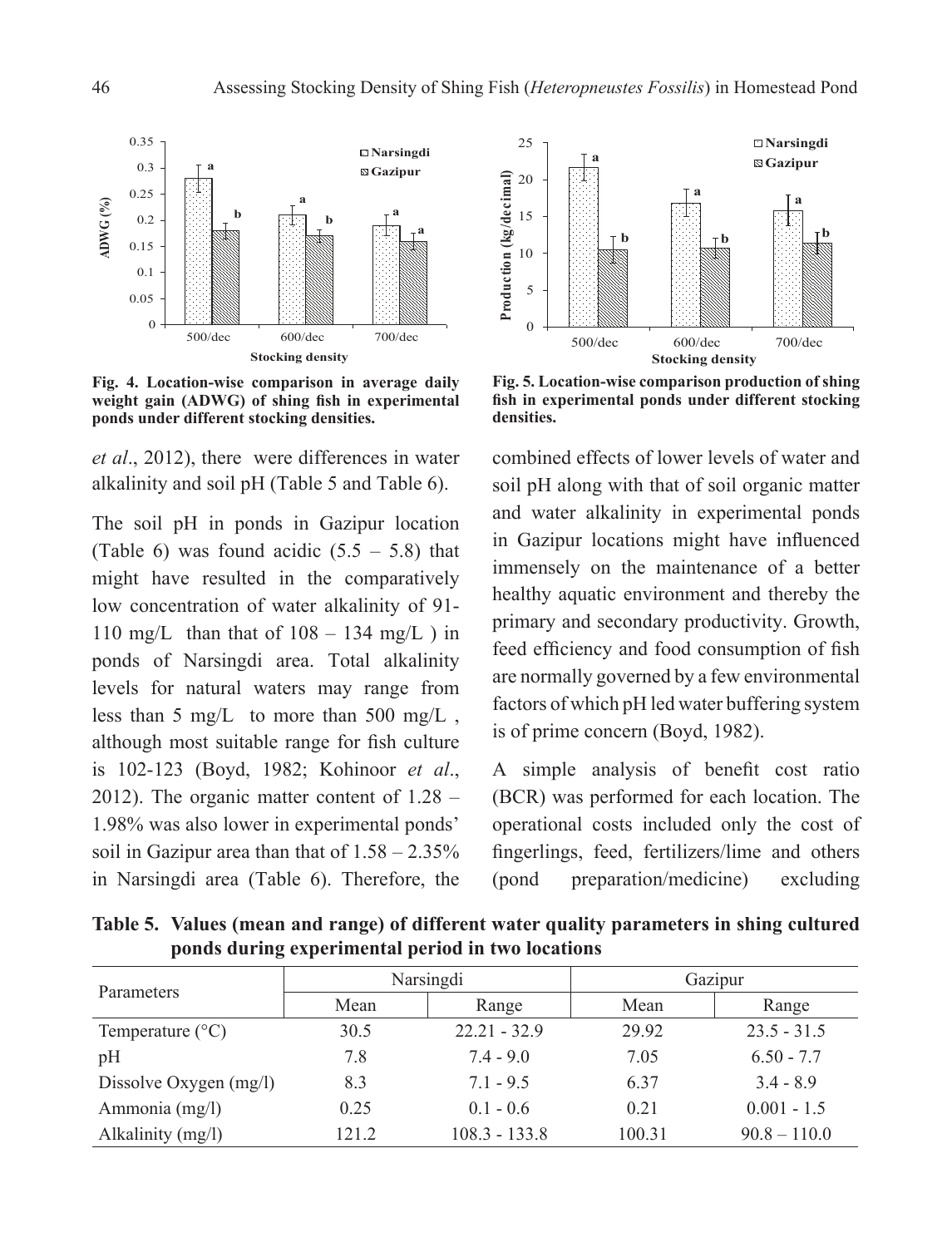| Parameters              | Narsingdi        |                 | Gazipur         |                 |  |
|-------------------------|------------------|-----------------|-----------------|-----------------|--|
|                         | At preparation   | At harvest      | At preparation  | At harvest      |  |
| pH                      | $6.1 \pm 1.1$    | $6.4\pm0.05$    | $5.5 \pm 0.41$  | $5.8 \pm 0.48$  |  |
| Organic matter $(\% )$  | $1.58 \pm 0.16$  | $2.45\pm0.14$   | $1.28 \pm 0.12$ | $1.98 \pm 0.16$ |  |
| Total Nitrogen (%)      | $0.17 \pm 0.03$  | $0.18 \pm 0.01$ | $0.07 \pm 0.01$ | $0.08 \pm 0.03$ |  |
| Phosphorus $(\mu g/gm)$ | $1.3 \pm 0.02$   | $1.4 \pm 0.001$ | $2.21 \pm 0.31$ | $6.0 \pm 1.85$  |  |
| Potassium(mg/100gm)     | $0.26 \pm 0.002$ | $0.31 \pm 0.02$ | $0.08 \pm 0.02$ | $0.22 \pm 0.01$ |  |

**Table 6**. **Values (mean** ± **sd) of different soil quality parameters in shing fish cultured ponds in two experimental locations**

the labor cost for feeding, guarding and harvesting, as these services were provided by the farmers. The cost and income analysis of shing farming at different stocking densities in Nanrshingdi and Gazipur locations is presented in Table 7 and 8, respectively. In both the locations, the shing monoculture at the stocking density of 500/decimal resulted in the highest net return, but it was double in Narsingdi than in Gazipur location.

#### **Conclusion**

The results of the study revealed that monoculture of shing fish could be practiced in homestead pond with a stocking density of 500 fish/decimal. The density effects are clearly observed in Narshindi but not in Gazipur. Though a stoking density of 500 fish/decimal has resulted in higher growth and profitability compared to that of 600

|  |  | Table 7. Cost and benefit of shing fish farming at different stocking densities in Nanrsingdi |  |
|--|--|-----------------------------------------------------------------------------------------------|--|
|  |  |                                                                                               |  |

|                              |         |         | Cost in (Tk/decimal) |            | <b>Net</b><br>Gross<br>benefit                     |              |            |
|------------------------------|---------|---------|----------------------|------------|----------------------------------------------------|--------------|------------|
| Treatment                    | Seed    | Feed    | Others               | Total cost | benefit (Tk/decimal)                               | (Tk/decimal) | <b>BCR</b> |
| $T_{1}(500/\text{decimal})$  | 1250.00 | 2444.35 | 50.00                | 3994.35    | 8656.00<br>$(21.64 \text{ kg} \text{ @ Tk. } 400)$ | 4396.25      | 2.16       |
| T <sub>2</sub> (600/decimal) | 1500.00 | 2983.75 | 50.00                | 4283.75    | 6744.00<br>$(16.86 \text{ kg} \text{ @ Tk. } 400)$ | 2314.65      | 1.57       |
| $T2$ (700/decimal)           | 1750.00 | 2674.10 | 50.00                | 4454.10    | 6340.00<br>$(15.85 \text{ kg} \text{ @ Tk. } 400)$ | 1837.9       | 1.42       |

|  |  | Table 8. Cost and benefit of shing farming at different stocking densities in Gazipur |  |  |
|--|--|---------------------------------------------------------------------------------------|--|--|
|  |  |                                                                                       |  |  |

| Treatment                    |      | Cost in (Tk/decimal) |        |            | Gross                                                     | <b>Net</b><br>benefit | <b>BCR</b> |
|------------------------------|------|----------------------|--------|------------|-----------------------------------------------------------|-----------------------|------------|
|                              | Seed | Feed                 | Others | Total cost | benefit (Tk/decimal)                                      | (Tk/decimal)          |            |
| $T1$ (500/decimal)           | 1375 | 1290.24              | 54.15  | 2719.39    | 4725<br>$(10.50 \text{ kg})\text{m}$ Tk. 450)             | 2005.7                | 1.74       |
| T <sub>2</sub> (600/decimal) | 1650 | 1427.81              | 58.16  | 3131.96    | 4815<br>$(10.70 \text{ kg} \text{ (}2) \text{ Tk. } 400)$ | 1679.03               | 1.54       |
| $T2$ (700/decimal)           | 1925 | 1740.1               | 35.1   | 3719.24    | 5130<br>$(11.40 \text{ kg})\omega$ Tk. 400)               | 1429.8                | 1.38       |